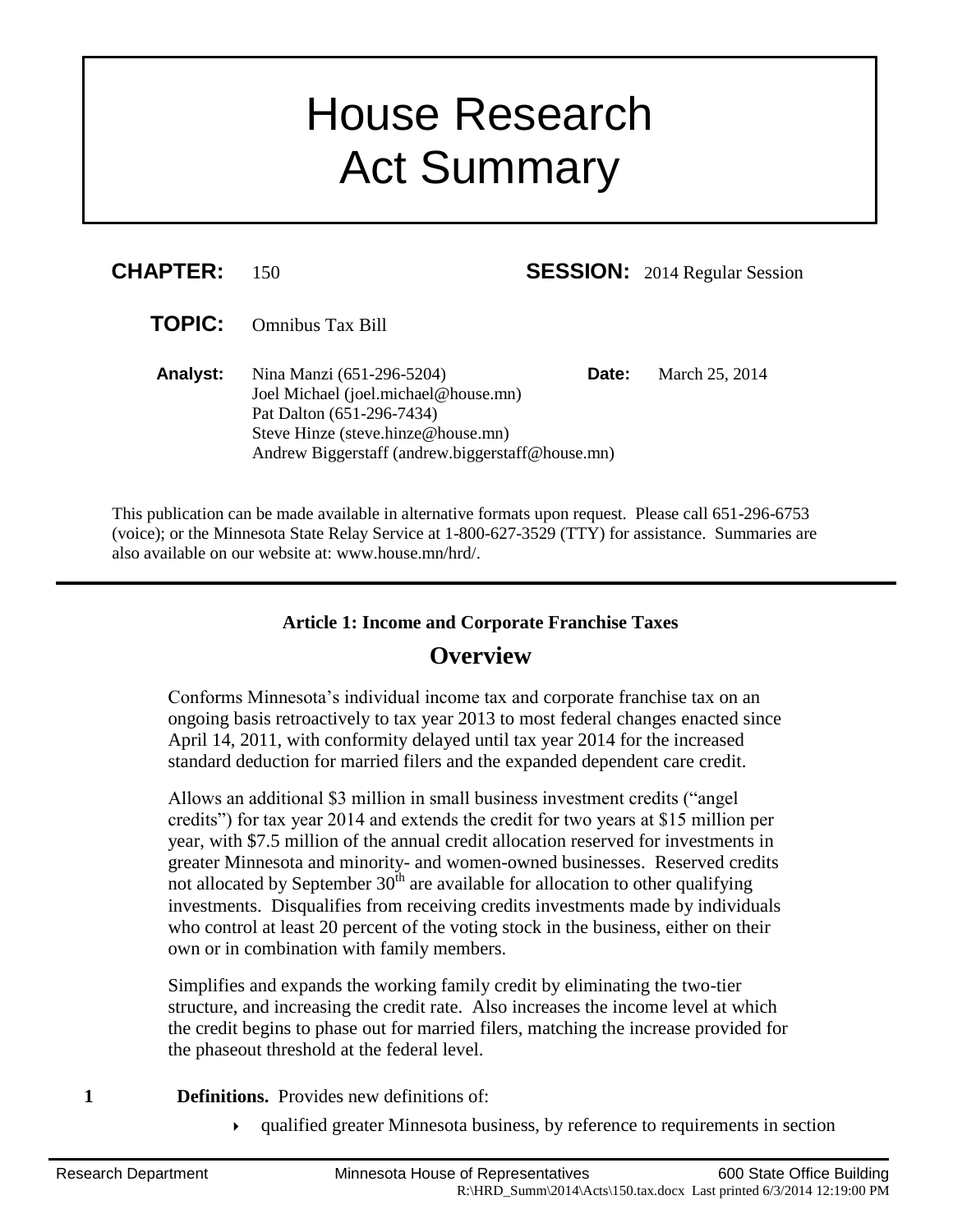116J.8727, subdivision 2 (section [2](#page-1-0) of the bill)

- minority group member, minority-owned business, and women-owned business, by re-stating definitions used by the U.S. Small Business Administration and currently used by the department of employment and economic development (DEED) in credit reporting.
- women, by referencing a Minnesota rule used in administering state contract preferences
- officer, as a person elected or appointed by the board to manage the business
- principal, as a person having authority to act on behalf of the business
- <span id="page-1-0"></span>**2 Certification of small business.** Requires a qualified greater Minnesota business to meet all the requirements for a qualified small business, and also must
	- have its headquarters in greater Minnesota, defined by reference as outside the seven-county metro area plus the portions of the cities of Northfield, Hanover, Rockford, and New Prague that are within the seven-county metro area.
	- have at least 51 percent and pays or incurs at least 51 percent of its payroll in greater Minnesota
- **3 Small business investment credit.** Extends the credit for two years, through tax year 2016, at \$15 million per year, and provides an additional \$3 million of funding for tax year 2014. Provides that \$7.5 million of the tax year 2015 and 2016 allocation be reserved for investments in minority- and women-owned businesses and qualified greater Minnesota businesses through September  $30<sup>th</sup>$ , with reserved amounts not allocated made available for other investments on October 1<sup>st</sup>.

Disqualifies from receiving the credit investments made by individuals who are officers or principals of the business, and also investments by individuals who control, either on their own or in combination with family members, at least 20 percent of the outstanding voting stock in the business, at the time the investment is proposed. "Family members" is defined by reference to the Internal Revenue Code to mean an individual's spouse, ancestors, descendants, and siblings, including half-siblings. "Officer" means a person elected or appointed by the board of the business to manage daily operations, and "principal" means a person having authority to act on behalf of the business.

Also waives the three-year holding requirement for investors if the investor dies.

Effective beginning in tax year 2014.

- <span id="page-1-1"></span>**4 Revocation of credits.** Updates a cross-reference to clarify that investments in qualified greater Minnesota businesses are subject to revocation under the same conditions as investments in qualified small businesses under current law.
- **5 Annual reporting.** Updates a cross-reference to clarify that qualified greater Minnesota businesses are subject to the same annual reporting requirements as apply to qualified small businesses under current law.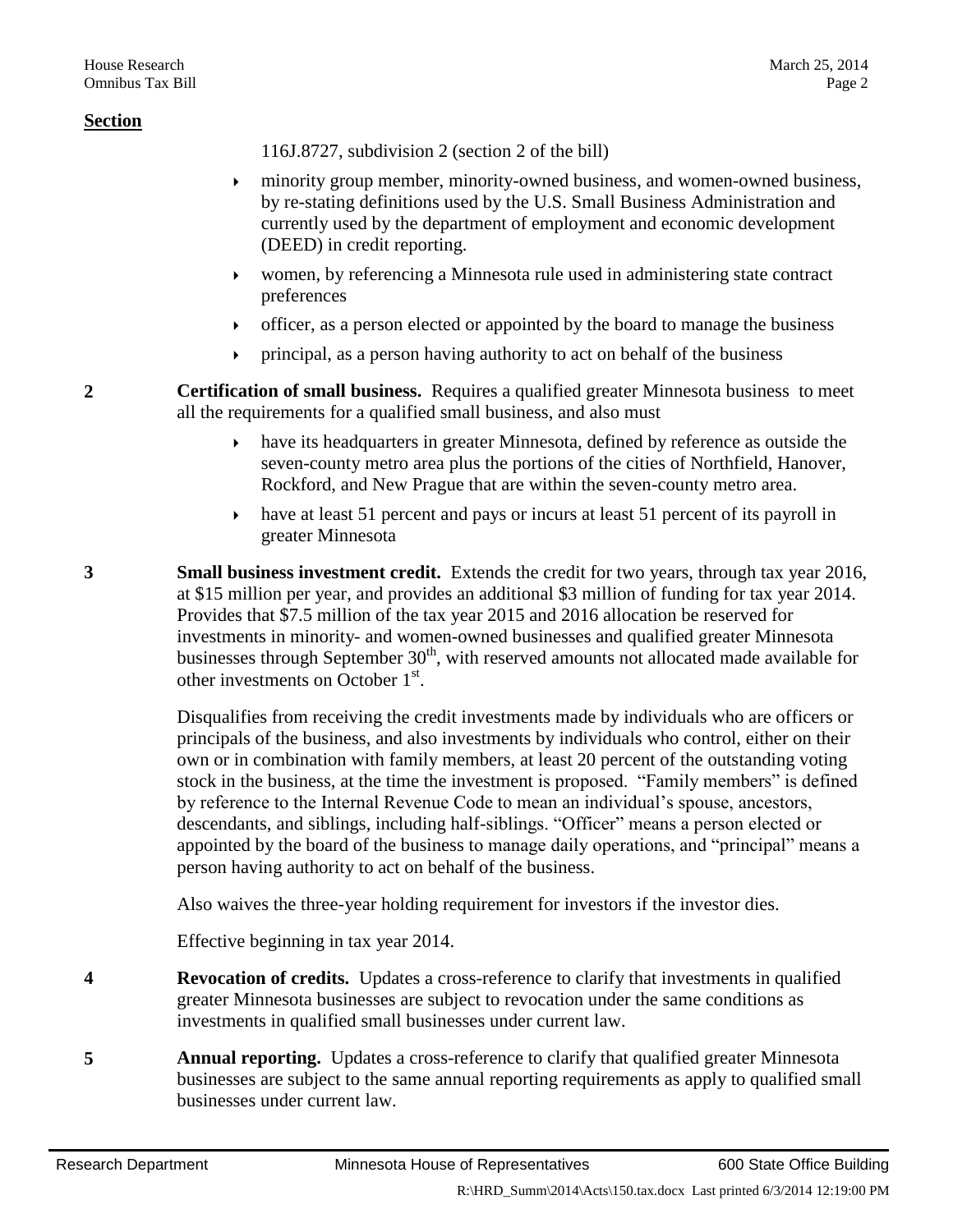- **6 Sunset.** Extends the credit sunset by two years, through tax year 2016, and makes corresponding two year extensions in reporting requirements, revocation of credits, and the carryover of appropriations in the case of unused credit allocations.
- **7 Update of administrative tax provisions.** Adopts federal tax administrative changes made between April 14, 2011, and December 20, 2013, that Minnesota references for state tax administration purposes under chapter 289A. Neither of the federal acts enacted changed federal provisions referenced in chapter 289A. However, because Minnesota would not conform to the increased standard deduction for married filers under this bill until tax year 2014, some married joint filers who are not required to file a federal return may be required to file a state return (the income level at which married joint filers are required to file a state return will be \$2,050 lower than the income at which federal filing is required, for tax year 2013 only).

**Effective date:** Effective retroactive to tax year 2013.

- **8 Composite returns.** Updates a reference in the statute providing filing requirements for nonresidents to reflect the renumbering of additions to taxable income in section [9.](#page-2-0)
- <span id="page-2-0"></span>**9 Update to federal definition of taxable income.** Adopts all of the federal changes to taxable income, with the exceptions of the extension of increased section 179 expensing allowances and bonus depreciation, which were extended to tax year 2013 only, and the reinstated and modified limitation on itemized deductions and phaseout of exemptions, which were made permanent. Adopt most federal changes retroactively to tax year 2013 and following years, with exceptions noted.

The new federal laws and important changes are as follows.

**The American Taxpayer Relief Act of 2012 (ATRA),** Public Law 112-240, enacted January 2, 2013, made the following major changes:

*Provisions Made Permanent*

- Increased the adjusted gross income (AGI) thresholds for the limitation on itemized deductions to \$300,000 for married joint filers, \$250,000 for single filers, and \$275,000 for head of household filers, indexed after tax year 2013 for inflation. *(Minnesota would not conform to this provision, but instead would retain its own limitation on itemized deduction, which in tax year 2013 began when AGI reaches \$178,150, adjusted annually for inflation, and allow a new subtraction from taxable income in section [11](#page-6-0) for the amount limited at the federal level.)*
- Increased the adjusted gross income (AGI) thresholds for the phaseout of personal and dependent exemptions to \$300,000 for married joint filers, \$250,000 for single filers, and \$275,000 for head of household filers, indexed after tax year 2013 for inflation. *(Minnesota would not conform to this provision, but instead would retain its own phaseout of exemptions, which in tax year 2013 began when AGI reaches \$267,200 for married joint filers, \$178,150 for single filers, and \$222,700 for heads*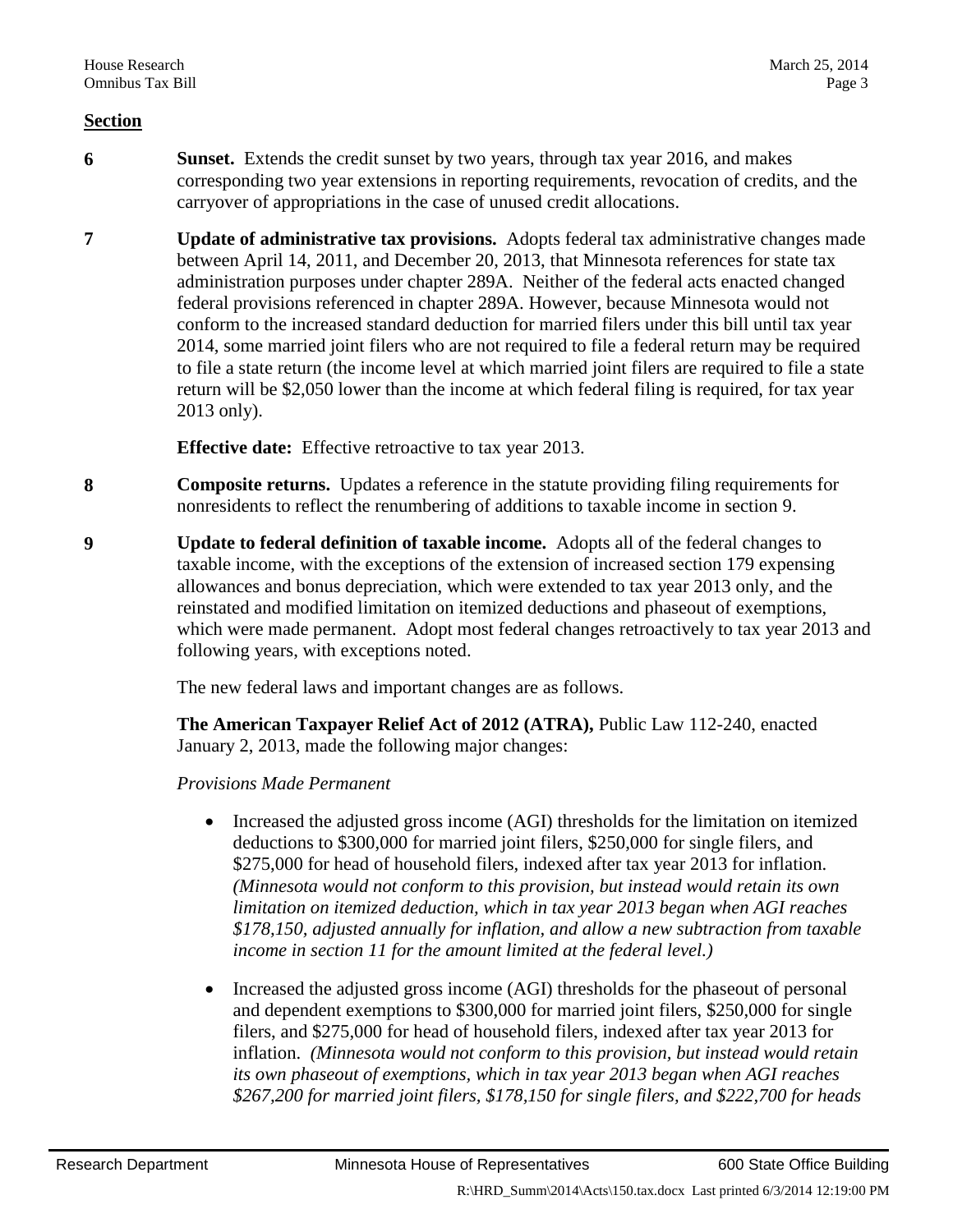*of household, adjusted annually for inflation, and allow a new subtraction from taxable income in section [11](#page-6-0) for the amount phased out at the federal level.)*

- Increased the standard deduction for married joint filers to be twice that for single filers (from \$10,150 to \$12,200 in tax year 2013), with a corresponding increase in the standard deduction for married separate filers to equal the amount allowed for single filers. *(In section [4](#page-1-1) Minnesota would conform to the extension of the increased standard deduction for married filers beginning in tax year 2014; in tax year 2013 Minnesota would continue to require taxpayers to add to taxable income the difference between the "old" and "new" federal standard deduction amounts.)*
- Increased the contribution limit for education savings accounts from \$500 to \$2,000 per year and allows use of education savings accounts for elementary and secondary school expenses.
- Exclusion of up to \$5,250 of employer-provided educational assistance.
- Increased income limits and allowed an unlimited time period for deduction of student loan interest—for married joint filers, income eligibility for the deduction would otherwise decrease from \$125,000 to \$75,000 in tax year 2013, and for single filers income eligibility would decrease from \$60,000 to \$50,000.
- Exclusion of awards under the National Health Service Corps scholarship program and related awards for healthcare professionals.
- Extended increased credit rates and maximum credit amounts for the federal dependent care credit, which affect calculation of the state dependent care credit. *(Minnesota would conform the state credit to these changes beginning in tax year 2014; for tax year 2013 taxpayers would be required to determine the state credit by reference to the "old" federal credit.)*
- Increased maximum exclusion for employer-provided adoption assistance (\$12,770) in tax year 2013), adjusted annually for inflation.

*Provisions Temporarily Extended Through Tax Year 2013*

- Increased the section 179 expensing amount and phaseout threshold for tax years 2012 and 2013 to \$500,000 and \$2 million. *(Minnesota retained in Laws 2013, chapter 143 its requirement that taxpayers add-back to taxable income 80 percent of the expensing amount in the first tax year, and then subtract one-fifth of the amount added back in each of the five following tax years.)*
- Educator classroom expense deduction of up to \$250.
- Higher education tuition expense deduction. The deduction applies to up to \$4,000 of qualifying expenses for taxpayers with adjusted gross income up to \$65,000 (\$130,000 for married joint filers), and to up to \$2,000 of qualifying expenses for taxpayers with adjusted gross income over \$65,000 but less than \$80,000 (\$130,000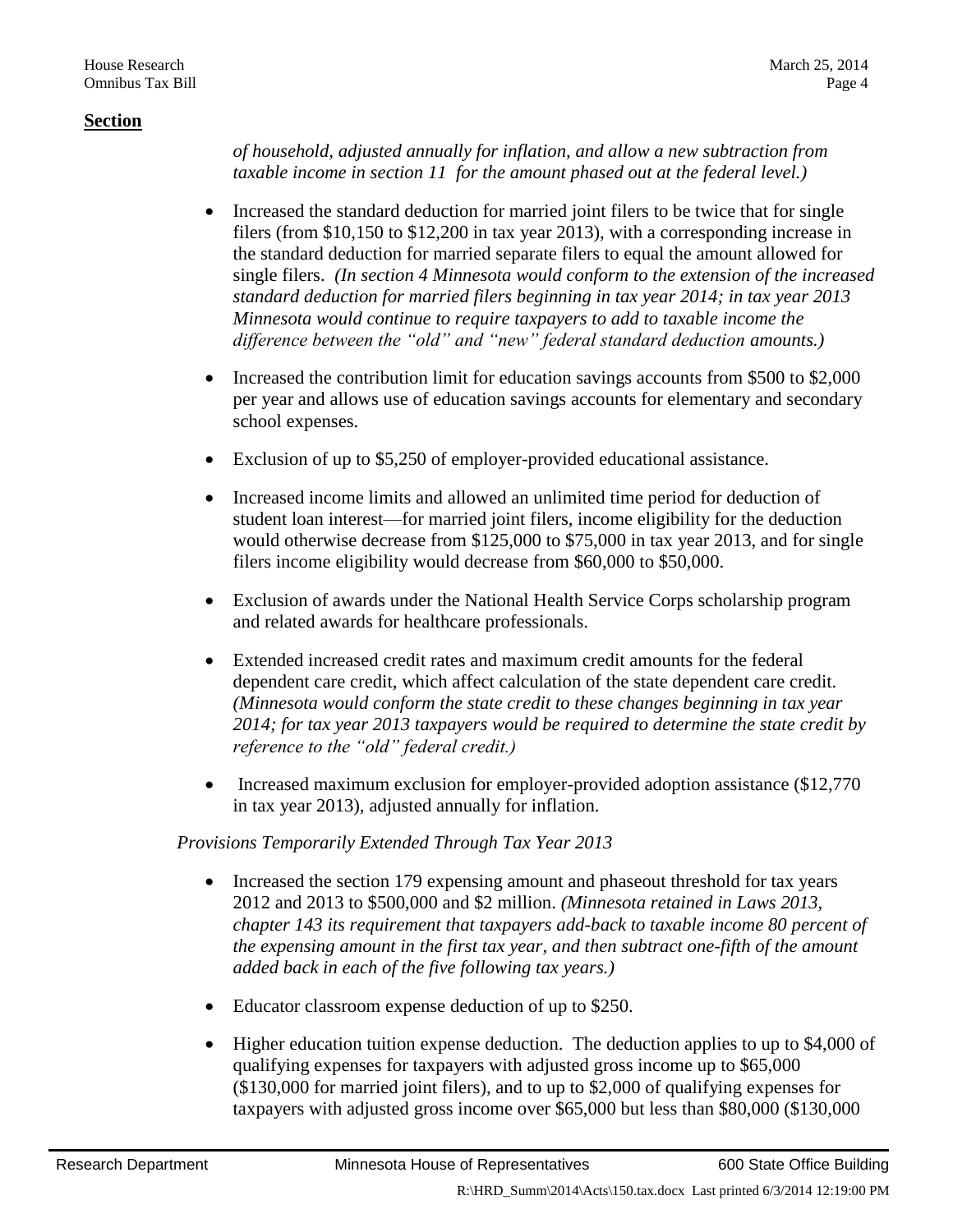to \$160,000 for married joint filers).

- Itemized deduction for mortgage insurance premiums.
- Option for taxpayers to claim an itemized deduction for sales taxes rather than income taxes paid. *(Minnesota taxpayers are not affected by this, since present law requires any deducted sales tax to be added back in computing Minnesota tax; the same add-back is required for income taxes deducted at the federal level.)*
- Increased federal adjusted gross income limit on the amount of qualified conservation easements that may be claimed as a charitable deduction. Permanent law limits deduction of contributions of appreciated property to 20 percent or 30 percent of adjusted gross income, depending on the type of recipient organization. Beginning in 2006, the limit was increased to 50 percent for donations of qualified conservation easements by most taxpayers, and to 100 percent for donations made by farmers and ranchers, defined as individuals with 50 percent of gross income from farming/ranching.
- Parity in qualified transportation fringe benefits under which employers may exclude up to the same maximum amount per month per employee for vanpool and transit pass expenses as for parking.
- Authority for individuals age  $70\frac{1}{2}$  or older to transfer up to \$100,000 from a traditional IRA or Roth IRA directly to a qualified charity, while excluding that amount from adjusted gross income.
- Enhanced deduction for charitable contributions of food inventory, which allows pass-through entities (S corporations, partnerships, and proprietors) to deduct contributions of food inventory under the same rules as C corporations. Instead of being limited to the basis in the food inventory, the enhanced deduction equals the lesser of basis plus one-half of the appreciation in the food inventory, or two times basis, but may not exceed ten percent of the taxpayer's net income from pass-through entities.
- Special rule limiting the amount of payments from controlled subsidiaries to parent exempt organizations that are subject to the unrelated business income tax to the amount in excess of allowable payments under the arm's-length transaction rules, providing that a binding written contract between the organizations was in effect as of August 17, 2006.
- Preferential treatment of dividends of regulated investment companies, under which dividends paid to foreign shareholders are exempt to the extent the dividends are derived from interest income that would be exempt if it had been earned directly by the foreign shareholder.
- Various provisions related to depreciation and expensing, including more generous rules for leasehold and restaurant improvements, including new restaurant property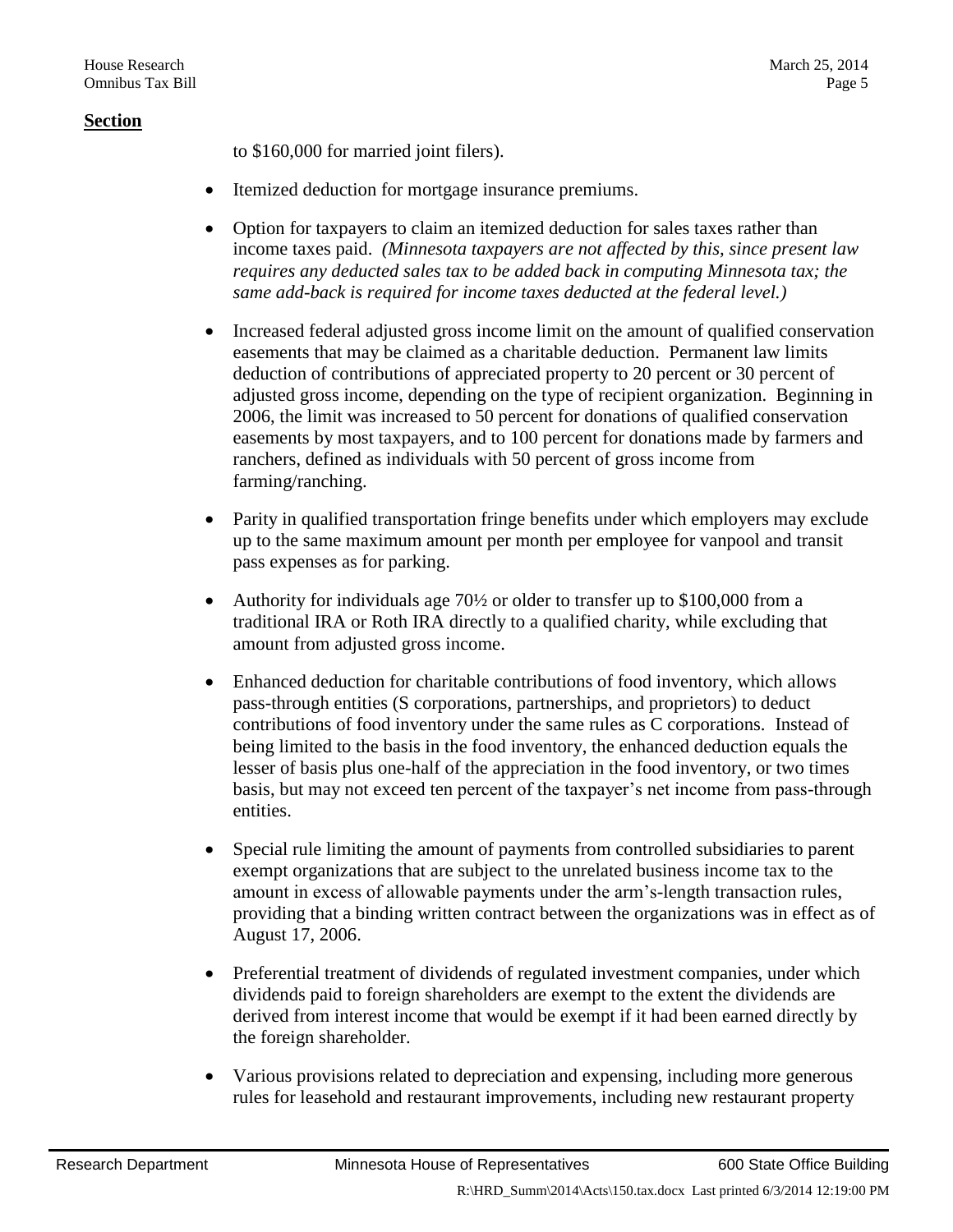and improvements to retail property (15-year straight-line recovery), motorsports entertainment complexes (seven-year recovery period), mine safety equipment, accelerated depreciation for business property on Indian reservations, and qualified film and television production expenses.

- Exception under subpart F, which allows U.S. shareholders with a ten percent or greater interest in a controlled foreign corporation that consists of banking, financing, and similar businesses to defer recognition of active income earned by the corporation but not distributed to the shareholders.
- Limit on basis adjustments in S corporation stock when S corporations donate appreciated property to the tax basis of the property rather than the fair market value (this reduces capital gain on later sales of the S corporation stock, compared with prior law).
- 100 percent exclusion for the gain on sale of qualified small business stock held for more than five years for stock acquired after September 27, 2010, and before January 1, 2012, to apply to stock acquired before January 1, 2014. The exclusion will revert to 50 percent for stock acquired on or after January 1, 2014.
- Reduction in the minimum holding period to avoid the tax on built-in gains on sales of assets of S corporations that converted from C corporations from ten years to five years, allowing S corporations to sell assets held more than five years without being taxed on built-in gains.
- 50 percent bonus depreciation to tax year 2013. *(Minnesota retained in Laws 2013, chapter 143 its requirement that taxpayers add to taxable income 80 percent of the additional depreciation amount in the first tax year, and then subtract one-fifth of the amount added back in each of the five following tax years.)*
- Excludes from gross income discharges of indebtedness on principal residences.

**The Fallen Firefighters Assistance Tax Clarification Act of 2013,** Public Law 113-63, enacted December 20, 2013, provides that payments to firefighters and their survivors by a specific relief association in New York are considered to be tax exempt; because the group benefiting from the payments was not large enough to be considered a charitable class the law was necessary for the organization to avoid losing its tax exempt status. In the event any taxpayer required to file a Minnesota return made contributions to the specified relief association, conforming to this change ensures that the contributions will be deductible at the state level.

## <span id="page-5-0"></span>**10 Additions to federal taxable income (FTI) for individuals.** Makes various changes.

Conforms Minnesota's income tax to the increased federal standard deduction for married filers beginning in tax year 2014 but retains the addition between the "old" and "new" federal deduction amounts for tax year 2013. ATRA made the increased standard deduction for married filers a permanent feature of the income tax.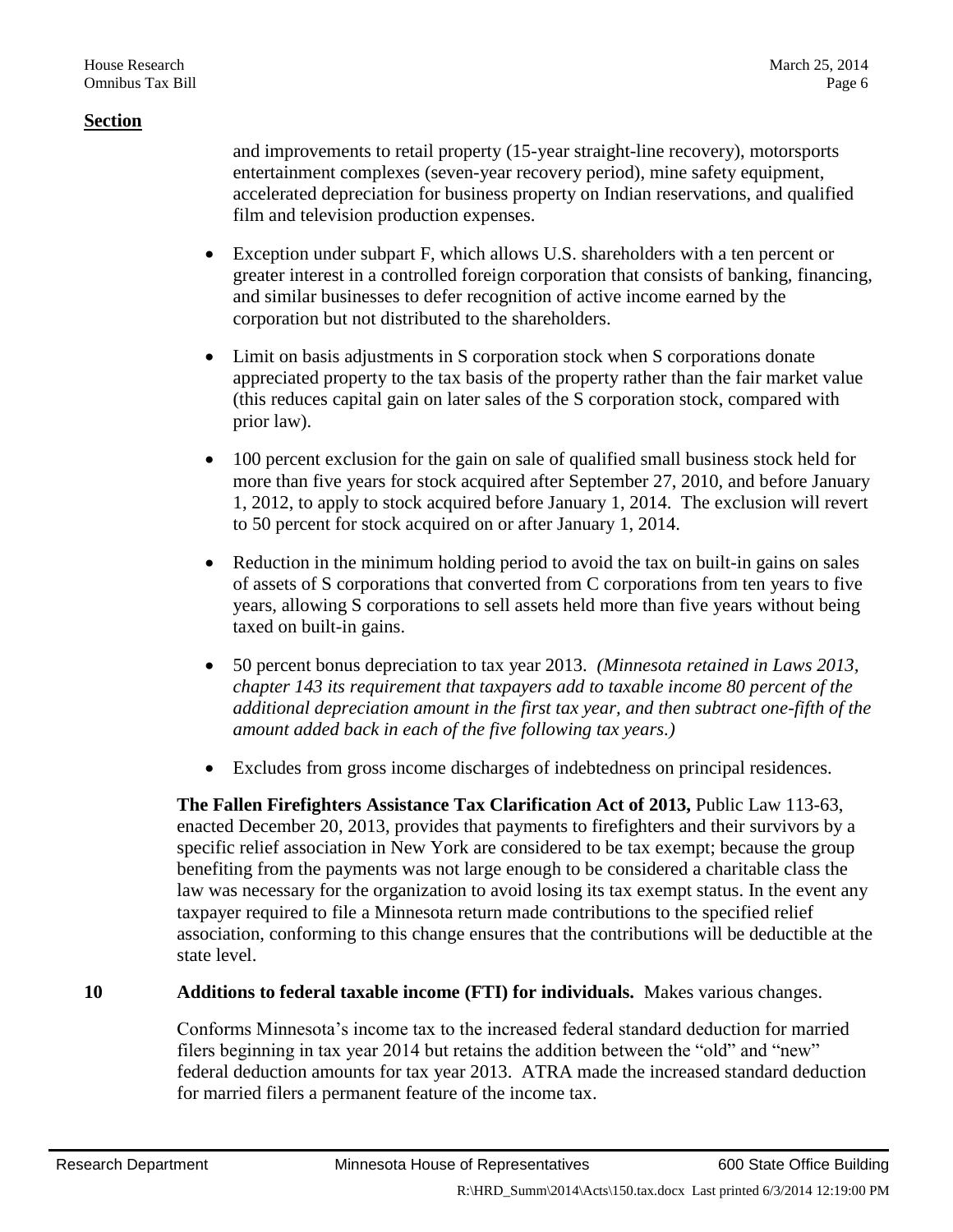Conforms to the deductions for higher education tuition expenses and educator classroom expenses. ATRA extended these provisions to tax year 2013 only.

Srikes obsolete language relating to the additional standard deduction amounts for motor vehicle sales taxes and real property taxes, and the exclusion for federal subsidies for prescription drug programs, all of which have expired at the federal level, as well as other obsolete language, and modifies the current law addition for state income taxes deducted at the federal level to reflect the retention of Minnesota's limitation on itemized deductions.

**Effective date:** Retroactive to tax year 2013.

<span id="page-6-0"></span>**11 Subtractions from FTI for individuals.** Provides new subtractions for the federal limitation of itemized deductions and phaseout of personal and dependent exemptions. The federal limitation and phaseout results in additions to taxable income at the federal level; this section subtracts these amounts from state taxable income. Section [9](#page-2-0) retains Minnesota's current law limitation of itemized deductions and phaseout of exemptions, which apply at lower income thresholds than the federal limitation and phaseout. The new subtractions in this section are necessary to avoid limiting deductions and phasing out exemptions twice.

Also updates cross references to conform to other changes in the bill.

**Effective date**: Retroactive to tax year 2013.

- **12 State itemized deduction; definition.** Provides a definition of "state itemized deduction" equal to federal itemized deductions before the federal limitation. This definition is referenced in the changes to the existing addition to taxable income of state income taxes in section [10.](#page-5-0)
- **13 Internal Revenue Code.** Adopts federal changes to federal adjusted gross income (FAGI) made between April 14, 2011, and December 20, 2013. FAGI is used for computing individual alternative minimum tax and determining withholding, and is the starting point for calculating household income, which is used to compute the dependent care and K-12 education credit. The main changes to federal adjusted gross income are described in section [9.](#page-2-0)
- **14 Individual income tax rates.** Updates cross references to conform to other changes in the bill.

**Effective date**: Retroactive to tax year 2013.

**15 Dependent care credit.** Adds identifying letters at the start of the last three paragraphs of the subdivision.

**Effective date**: Retroactive to tax year 2013.

**16 Dependent care credit; income definition.** Updates a cross reference in the definition of household income; modifies the addition for the federal tuition deduction to reference the Internal Revenue Code, and strikes the obsolete addition for unemployment benefits.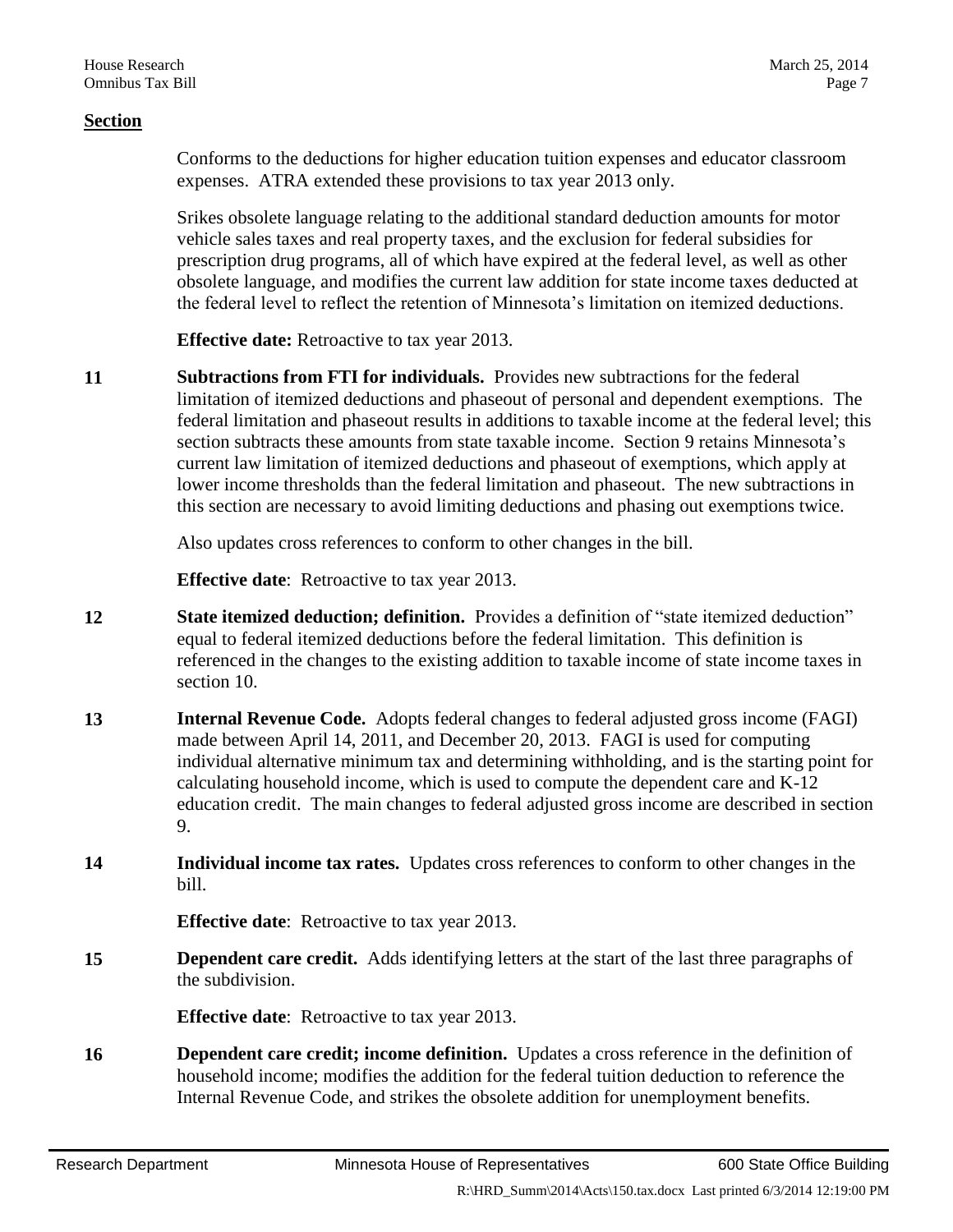**Effective date**: Retroactive to tax year 2013.

- **17 Dependent care credit; temporary definition.** Provides a section-specific definition of "Internal Revenue Code" so that for tax year 2013 only the state dependent care credit is determined by reference to the federal credit calculated with the lower maximum credit amounts, credit rate, and phaseout threshold that would have been in effect had ATRA not been enacted. Effective in tax year 2014 Minnesota would conform its credit to the extended federal credit.
- <span id="page-7-0"></span>**18 Working family credit; phaseout; restructuring.** Reduces the marriage penalty in the working family credit phaseout by increasing the income level at which the credit begins to phase out for married joint filers, retroactive to tax year 2013. For tax years 2013 to 2017, the threshold is increased by \$5,000, with the \$5,000 amount indexed for inflation from 2009, so that the additional phaseout amount for tax year 2013 is estimated to be \$5,340. For tax year 2018 and following years, increases the threshold by \$3,000, with the \$3,000 amount indexed for inflation from a base year of 2008. This would match the income level for the working family credit phaseout to the income level for the federal earned income credit phaseout for tax years 2013 and following years.

Also restructures the credit by eliminating the two-tier structure, increasing the percentage of income used to calculate the credit for all claimants (those with no qualifying children, one qualifying child, and two or more qualifying children), and modifying the phaseout rates.

**Effective date**: Restructuring is effective in tax year 2014; the increase in the income level for the phaseout to match the federal phaseout is retroactive to tax year 2013.

- **19 Working family credit; inflation adjustment.** Updates the annual inflation adjustment of the income brackets and phaseout thresholds for the working family credit to be calculated using as the starting point the income brackets and phaseout thresholds under the credit as restructured in section [18.](#page-7-0)
- **20 Marriage credit; calculation of earned income of lesser-earning spouse.** Updates a reference in the calculation of the marriage credit to the add-back of the additional standard deduction amount for married filers to conform to the renumbering of clauses in section [10.](#page-5-0)

**Effective date**: Retroactive to tax year 2013.

**21 Alternative minimum tax; individuals.** Updates cross references to reflect the changes to individual additions and subtractions in sections [10](#page-5-0) and [11.](#page-6-0)

**Effective date**: Retroactive to tax year 2013.

**22 Update of references to Internal Revenue Code; property tax refund chapter.** Adopts the federal changes that affect household income, which uses the definition of federal adjusted gross income as a starting point.

**Effective date**: Retroactive to tax year 2013.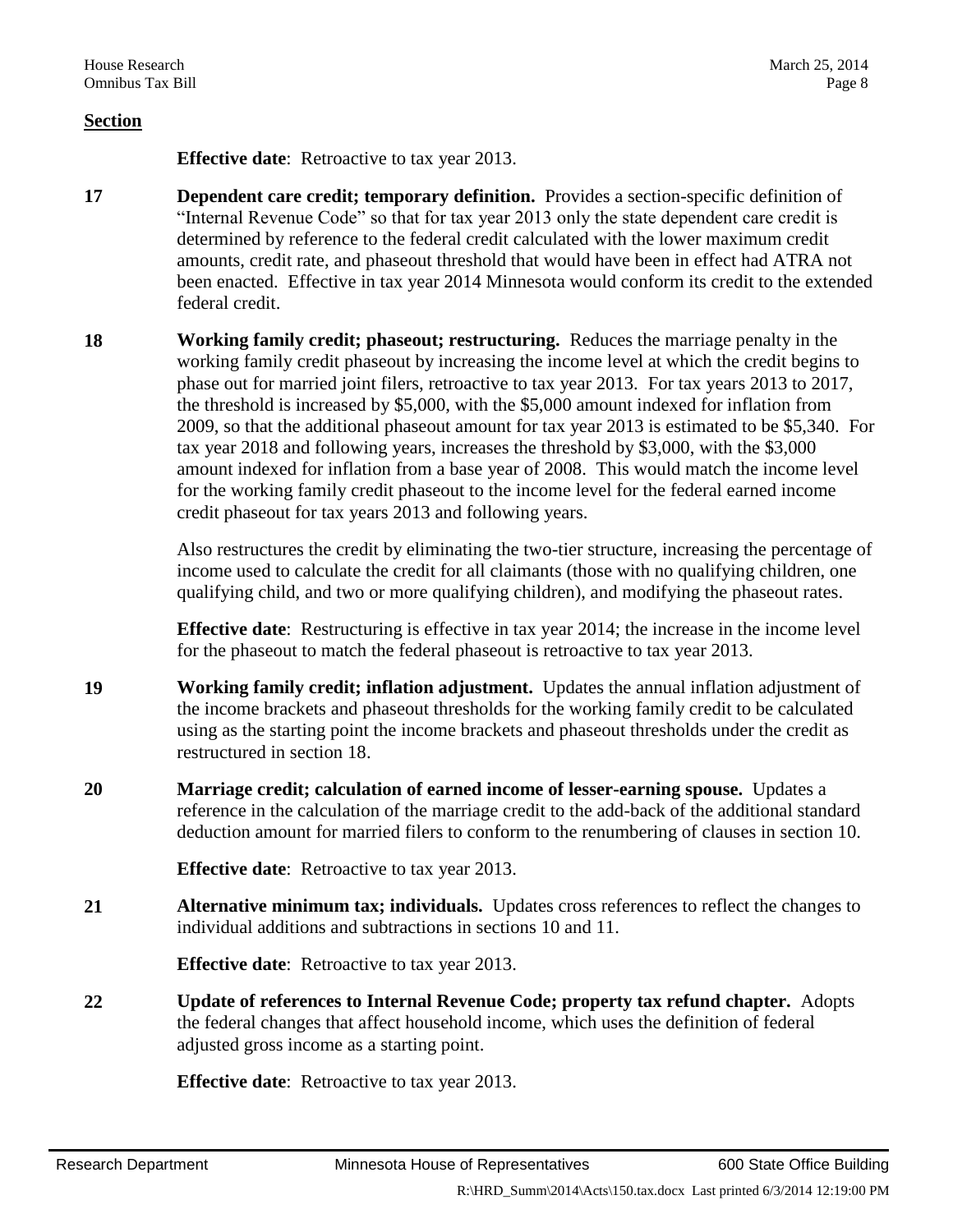**23 Individual income tax collection action prohibited.** Prohibits the commissioner from increasing the amount due from individual income taxpayers for tax year 2013 as a result of changes enacted in this bill, provided that the taxpayer filed a 2013 return in accordance with state law as it existed prior to enactment of this bill.

## **Article 2: Sales and Use Taxes**

## **Overview**

This article:

- Repeals the imposition of sales tax on the following business purchases effective April 1, 2014:
	- $\rightarrow$  repair labor for electronic and precision equipment
	- repair labor for commercial and industrial equipment (including farm equipment)
	- storage and warehousing services (currently not taxable until April 1, 2014).
- Reinstates the exemption for capital equipment used in providing telecommunication and pay television services beginning April 1, 2014.
- Delays the effective date for when the sales tax exemption for capital equipment becomes an upfront exemption from October 1, 2014 to July 1, 2015.
- **1 Sales and purchase.** Modifies the definition of taxable sale by removing business purchases of (1) repair and maintenance of electronic and precision equipment; (2) repair and maintenance of commercial and industrial equipment; and (3) warehousing and storage services. Effective April 1, 2014.
- **2 Capital equipment.** Corrects a cross reference to the old sales tax telecommunication exemption repealed in the 2013 session and replaces it with a cross reference to the new telecommunication exemption in section [3.](#page-8-0)
- <span id="page-8-0"></span>**3 Telecommunication and pay television services machinery and equipment.** Reinstates the sales tax exemption for machinery and equipment used in providing telecommunications and pay television services that was repealed in the 2013 session. This provision now also references "pay television" rather than "cable television and direct satellite". Effective beginning April 1, 2014.
- **4 Capital equipment; up-front exemption.** The effective date for when the sales tax exemption for capital equipment becomes an upfront exemption is moved from sales made after August 31, 2014 to sales made after June 30, 2015.
- **5 Repealer.** Repeals the definition of "self-storage unit" currently used only in defining taxable warehouse and storage services.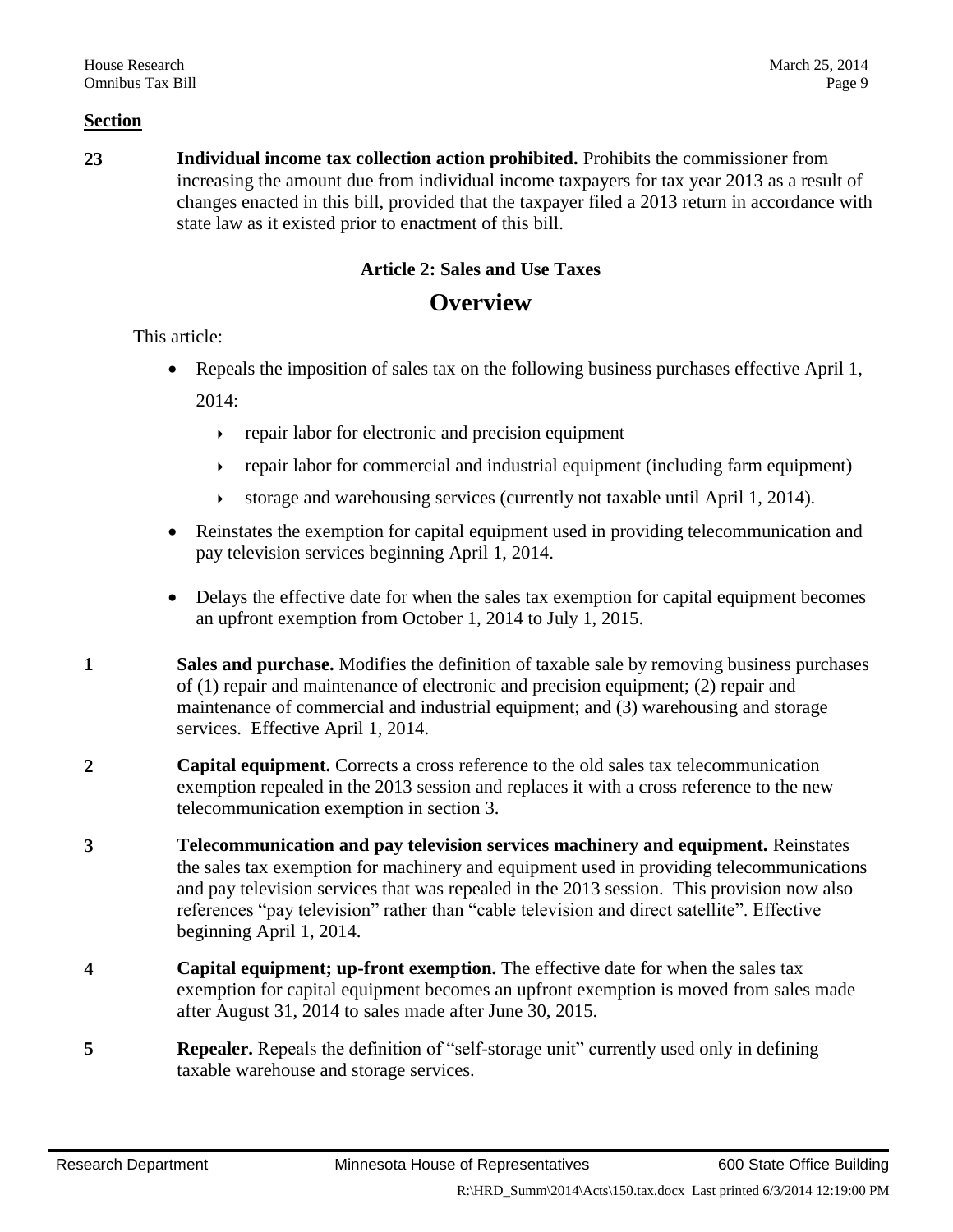## **Article 3: Estate and Gift Taxes**

## **Overview**

This article:

- Repeals the gift tax enacted by the 2013 legislature, retroactive to its original effective date
- Increases the exemption under the estate tax from \$1 million under present law to \$2 million, phased-in in \$200,000 annual increments (full \$2 million begins to apply for deaths in 2018)
- Converts computation of the estate tax from the amount of the repealed federal credit for state death taxes (under pre-2001 federal law) to a statutory rate and bracket structure with rates ranging from 10 percent to 16 percent, the explicit top rate under the repealed federal credit.
- **1 Return requirement.** Modifies the estate return filing requirement to reflect the increase in the exemption amount in section [5.](#page-10-0)
- **2 Estate tax return.** Eliminates obsolete language relating to estate tax returns for deaths during 2010.
- **3 Estate tax definitions.** Updates to changes in federal law made between January 3, 2013 and March 1, 2014. This change has no substantive effect on computation of tax.

The definition of "adjusted taxable estate" is eliminated, since section [5](#page-10-0) changes the tax computation to be based on the Minnesota taxable estate, defined in section [4.](#page-9-0)

Publicly traded pass-through entities (such as Master Limited Partnerships and REITs) are exempted from the pass-through entity situs rules enacted by the 2013 legislature.

- <span id="page-9-0"></span>**4 Minnesota taxable estate.** Defines Minnesota taxable estate, the tax base to which the rates under section [5](#page-10-0) apply, as the result of the following computation:
	- 1. Federal taxable estate, plus:
		- a. The deduction for state and foreign death taxes
		- b. The amount of taxable gifts made within three years of death
	- 2. The value of qualified small business and farm property, but not to exceed \$5 million, less the applicable general exemption for the year. (Under current law, the exemption is \$4 million.) This change will phase the maximum amount down as the general exemption under section [5](#page-10-0) increases.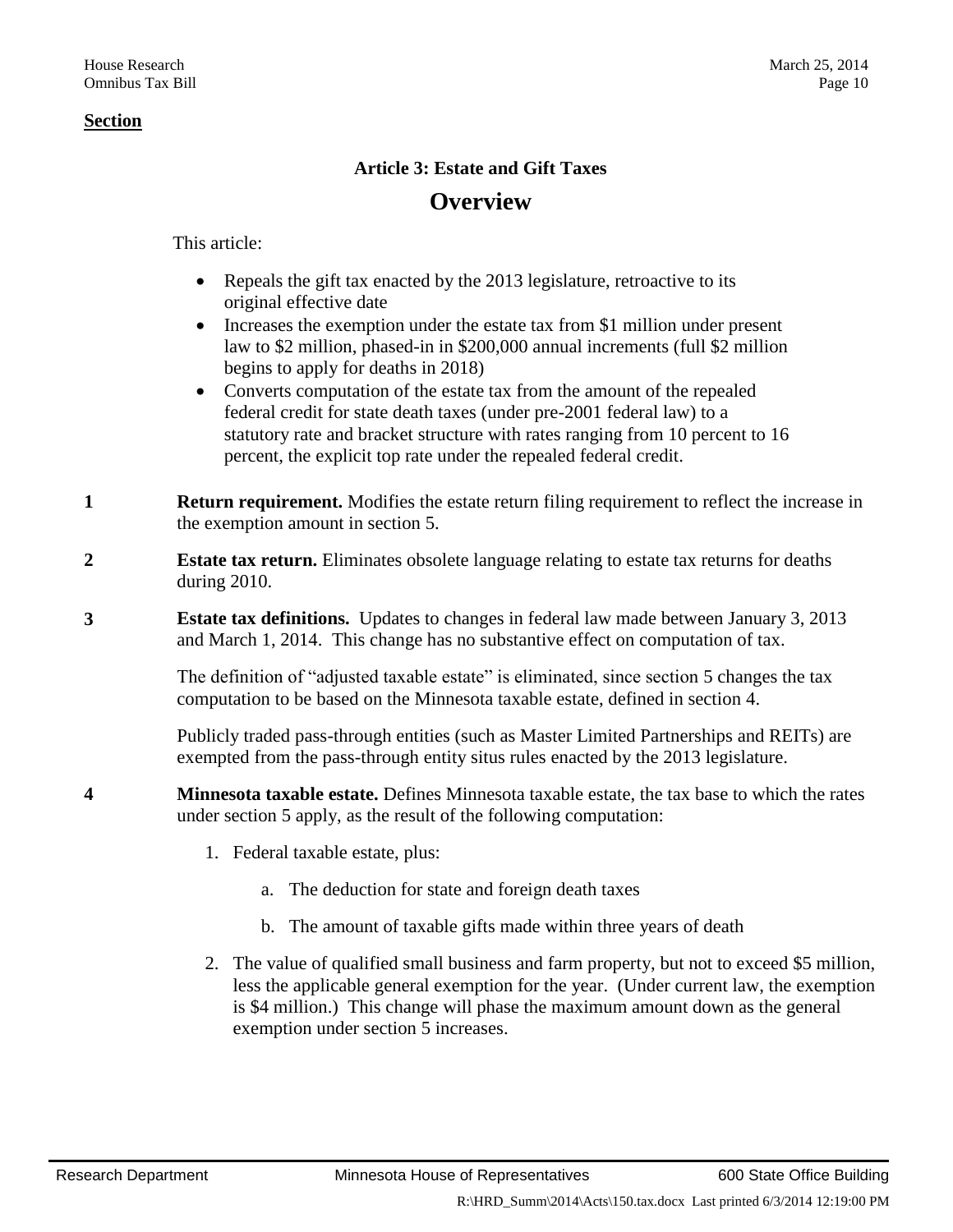<span id="page-10-0"></span>**5 Estate tax computation.** Creates a stand alone estate tax rate schedule and increases the estate tax exemption from a *de facto* \$1 million amount (which is not a true exemption because estates with values just above the exemption amount are subject to higher effective tax rates) to a true exemption of \$2 million, phased in over five years (fully phased-in for deaths beginning in 2018). Each year the exemption amount increases by \$200,000 from the current (for 2013 deaths) \$1 million. The rate schedule for 2018 (and later) deaths is:

| Minnesota taxable estate           | Tax rate |
|------------------------------------|----------|
| \$2 million or less                |          |
| \$2 million up to \$2.6 million    | 10.0%    |
| \$2.6 million up to \$7.1 million  | 13.0%    |
| \$7.1 million up to \$8.1 million  | 13.6%    |
| \$8.1 million up to \$9.1 million  | 14.4%    |
| \$9.1 million up to \$10.1 million | 15.2%    |
| Over \$10.1 million                | 16.0%    |

Under present law, the tax rate schedule is based on the intersection of the repealed federal credit for state death taxes, the old federal estate tax rate schedule, and the old federal unified credit. These complex computations result in a rate schedule that imposes no tax on estates (including taxable gifts made within three years of death) of \$1 million or less; a 41 percent tax on estates valued between \$1 million and about \$1,094,000, and rates ranging from 5.6 percent to 16 percent on higher-valued estates (with the top rate applicable to estate values over \$10,100,000).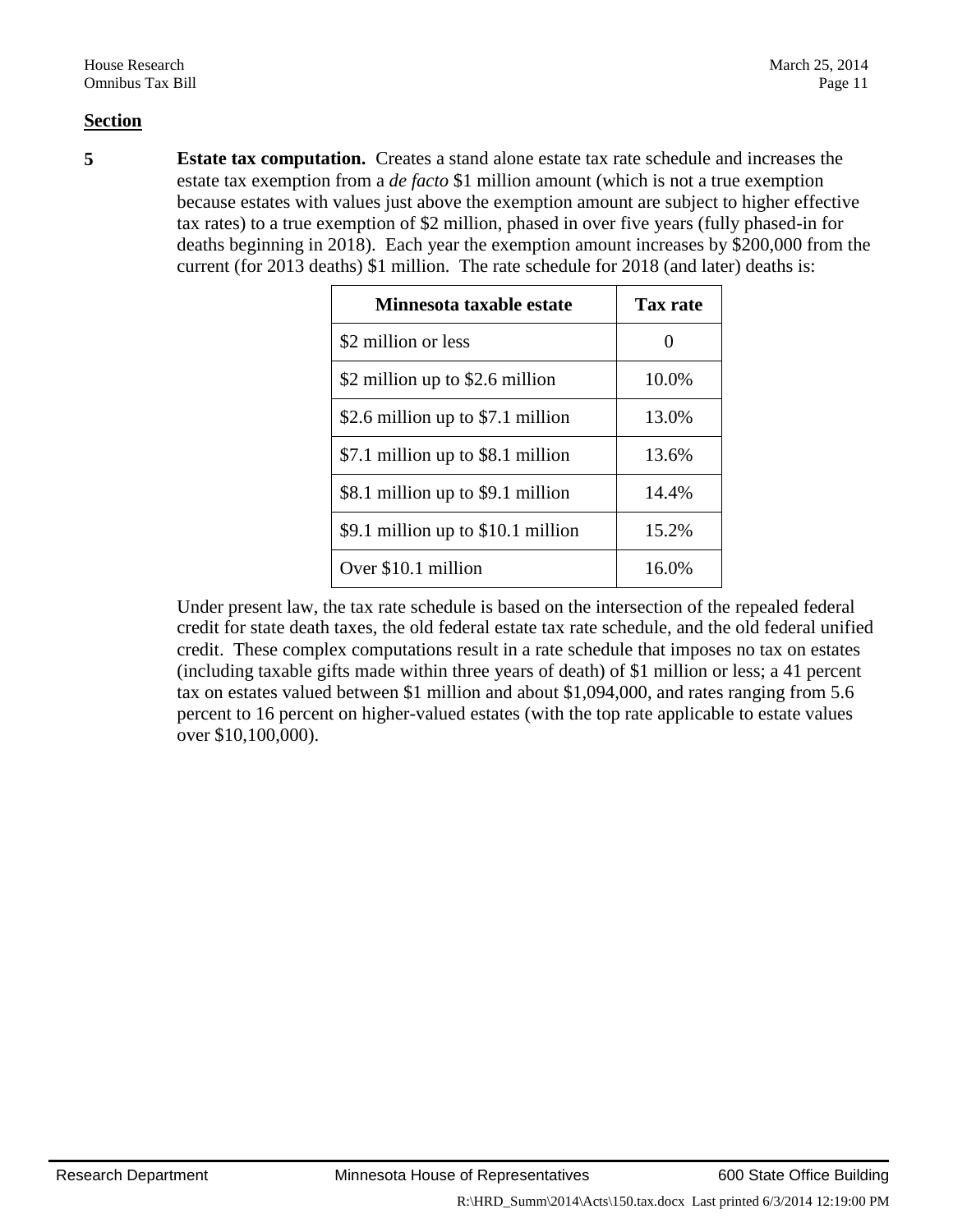**6 QTIP election.** Provides that Minnesota taxable estate reflects the value of qualified terminable interest property (QTIP) elections allowed under federal law. An estate may make this election for Minnesota purposes, even if it is not required to file a federal return. (Under present law, Minnesota only recognizes QTIP elections made under the federal estate tax.) If the estate is required to file a federal return, the QTIP election must be made consistently for federal and Minnesota purposes.

> **Background.** QTIP trusts are a standard estate tax planning tool for married couples. They allow electing the amount of the trust that will qualify for the marital deduction. The value of the QTIP property qualifies for the marital deduction (avoiding estate tax on the death of the first spouse), although only a limited income interest is provided to the surviving spouse. To be QTIP property:

- The property must be owned by the decedent.
- The surviving spouse must have a right to all of the income, payable at least annually, from the property for life.
- No one else may have a power of appointment over the property until the surviving spouse dies.
- A OTIP election must be made.
- <span id="page-11-1"></span>**7 Credit.** Allows a credit against estate tax for the inheritance or estate tax paid by the estate of a nonresident decedent to another state on property subject to Minnesota estate tax because the property is owned by a pass-through entity. (This credit is allowed under present law, section 291.03, subdivision 1c, which is repealed by section [8.](#page-11-0))

| <b>Statute</b>      | <b>Description</b>                                                                                                                                                                                                                   |  |
|---------------------|--------------------------------------------------------------------------------------------------------------------------------------------------------------------------------------------------------------------------------------|--|
| $291.03$ , subd. 1b | QTIP property for decedents dying in $2010 -$ obsolete                                                                                                                                                                               |  |
| 291.03, subd. 1c    | Nonresident decedent estate tax credit – replaced by section 7                                                                                                                                                                       |  |
| $292.16 - 292.21$   | Gift tax imposition and related provision, effective retroactive to<br>the effective date of the tax's 2013 enactment                                                                                                                |  |
| $291.41 - 291.47$   | Law authorizing arbitration of disputes between or among states<br>over their jurisdiction to impose estate or inheritance taxes on a<br>decedent's estate. This law was enacted in 1951 and according to<br>DOR has never been used |  |

<span id="page-11-0"></span>

| <b>Repealer.</b> Repeals the following statutes: |  |
|--------------------------------------------------|--|
|--------------------------------------------------|--|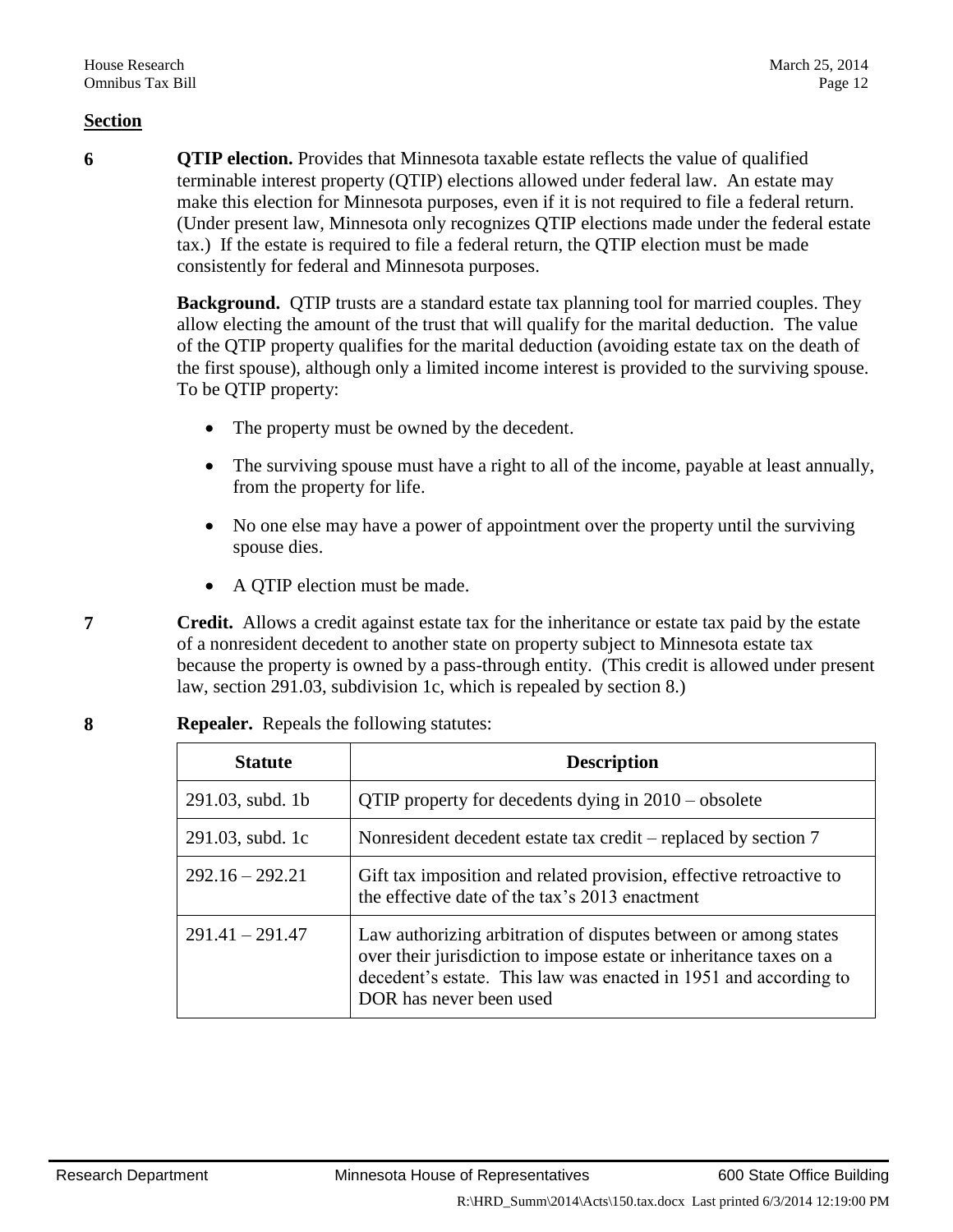## **Article 4: Property Tax**

## **Overview**

This article:

- Allows additional school district revenue of \$424 per pupil unit for districts that did not qualify for location equity revenue in last year's tax bill.
- Clarifies that the provision affecting assessment of property under a conservation easement adopted in last year's tax bill applies only to new easements.
- Provides supplemental County Program Aid to Mahnomen County for one year and to Beltrami County for ten years.
- **1 General education revenue.** Changes the name of "location equity" revenue to "local optional" revenue.
- **2 Local optional revenue.** Authorizes local optional revenue of up to \$424 per pupil for all school districts in the state, rather than only those in the metro area and non-metro districts with at least 2,000 pupils. The revenue is realized through imposition of a levy that is equalized at \$510,000 referendum market value per pupil unit. Deletes language specifying a date by which a school board could elect not to participate for the coming year.
- **3 General education aid.** Changes the name of "location equity" aid to "local optional" aid.
- **4 Referendum allowance.** Makes technical changes to the local option revenue subtraction from referendum revenue. Provides that, for a district with more than one referendum allowance expiring in the same year, the local option revenue subtraction must be made first from any allowances that do not have an inflation adjustment approved by the voters.
- **5 Conservation property tax valuation.** Provides that the prohibition against an assessor reducing the value of property under a conservation easement adopted in the 2013 session will only apply to easements entered into after May 23, 2013. Modifies a reference to clarify that the provision applies to all restrictions or easements for conservation purposes.
- **6 Supplemental county program aid payments.** Provides an additional \$3 million a year for the calendar years 2015 to 2024 to Beltrami County to pay for out of home placement costs. Provides an additional \$1.5 million in 2015 only to Mahnomen County, one-half of which the county will give to the White Earth Band of Ojibwe for health and human services transition costs. The county program aid is increased in each of these years by the amount necessary to make these payments. Effective for aids payable in 2015 to 2024.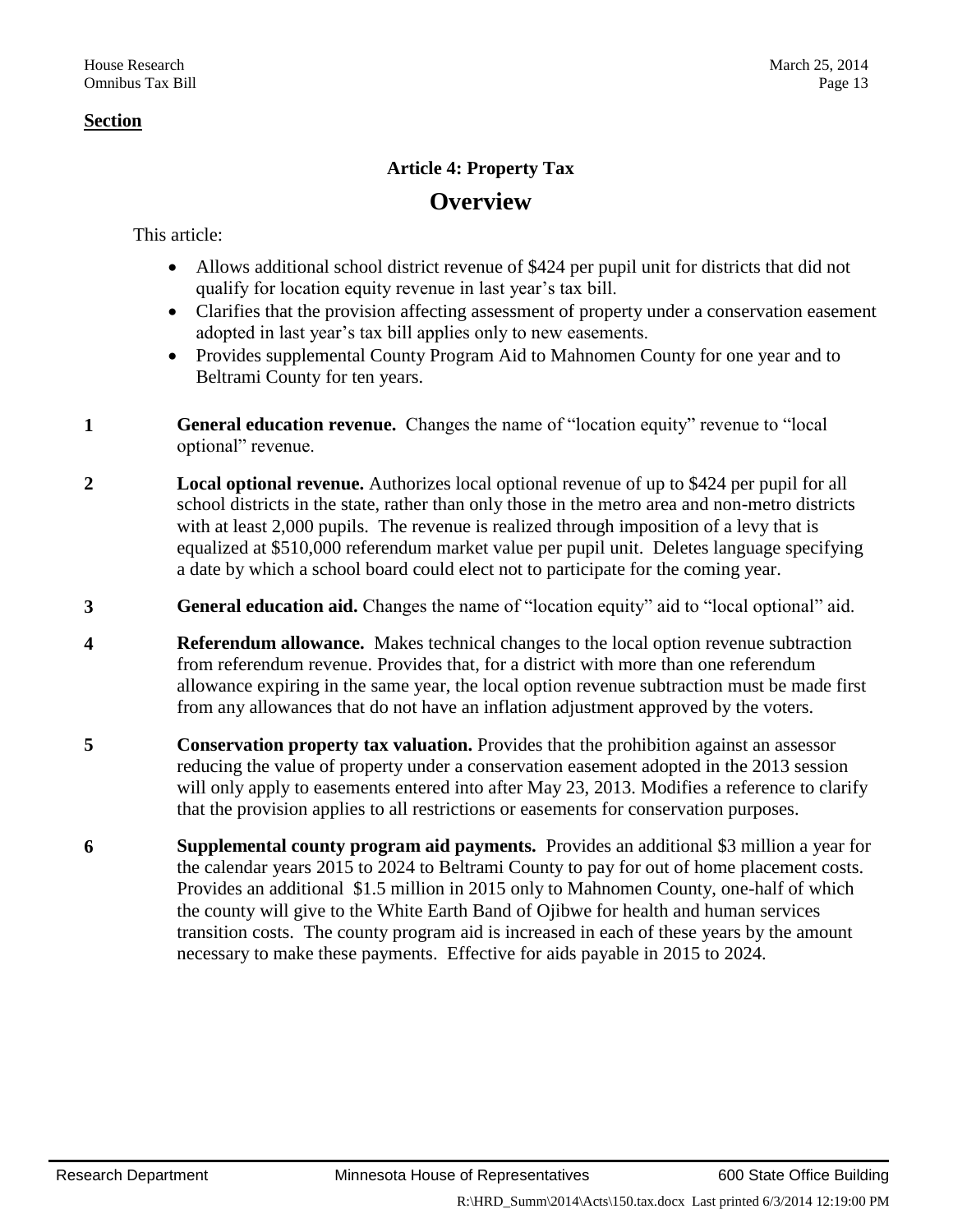## **Article 5: Public Finance**

## **Overview**

This article:

- Extends the State Fair's bonding authority through 2025.
- Provides \$75.3 million in borrowing authority for transit capital in the metropolitan area.
- Allows Itasca County to refund nursing home revenue bonds with general obligation bonds.
- Grants special law tax increment financing (TIF) provisions to the cities of Detroit Lakes and St. Paul.
- **1 State Fair bonds.** Extends the bonding authority for the State Agricultural Society (the State Fair) to 2025. Under present law, this authority is scheduled to expire in 2015.

**Background.** These bonds are obligations of the authority (i.e., they are not supported by a pledge of taxing authority of a governmental unit) and their maximum outstanding principal amount is limited to \$20 million. The State Fair was initially granted this authority by the legislature in 2003.

- **2 Metropolitan council transit bonding.** Increases, by a total of \$75.3 million, the authority of the Metropolitan Council to issue debt obligations (backed by a regional property tax levy) to fund its capital improvement plan for transit and paratransit. The authorization covers two years:
	- \$37 million after July 1, 2014
	- \$38.3 million after July 1, 2015
- **3 Itasca county nursing home**. Authorizes Itasca refund revenues bonds, issued under a 2003 special law, with general obligation bonds.

Effective upon local approval.

**4 Detroit Lake**s. Extends the time that the city has to create a TIF district under a 2006 special law from 2014 to 2016.

> **Background information**. The 2006 special law authorized the city to establish a redevelopment TIF district in an area of the city under special rules for applying the blight test:

- Buildings and structures removed under the Highway 10 Realignment Project are treated as structurally substandard under the blight test, despite not meeting the time limit or other rules for buildings removed before creation of the district.
- The three-year time limit for requesting certification after demolition does not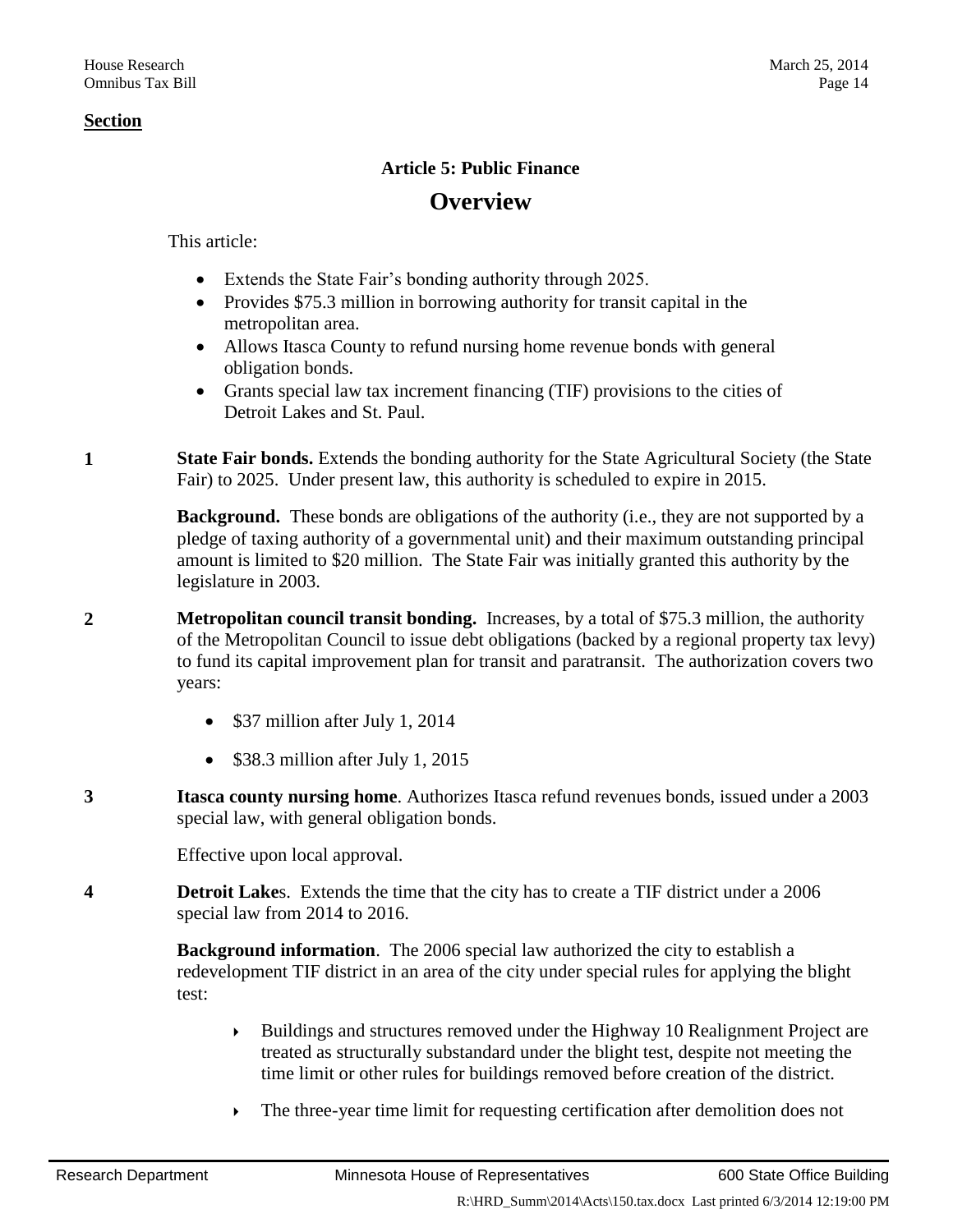apply (i.e., certification could be requested after the three-year limit and still treat the parcels as occupied by buildings purposes of the blight test).

Effective upon local approval.

**5 St. Paul.** Allows tax increment from a district established under the 2008 omnibus tax act to be used to pay principal and interest on bonds issued by St. Paul in 2009 for the RiverCentre Arena, instead of the St. Paul HRA's 1996 convention center bonds.

> **Background information**. The 2008 omnibus tax act authorized the city of St. Paul to establish a new redevelopment TIF district with the same area and original tax capacity of its downtown pre-1979 TIF district. As a condition for establishing the district, the city had to enter an agreement with Ramsey County providing for transfer of the increment attributable to the county's tax rate to the county. The district terminates in 2023.

This district contributes to the fiscal disparities pool, unlike the pre-1979 HRA districts. To prevent the district from affecting local government aid, county program aid, or school aid, the captured net tax capacity of the district is included in adjusted net tax capacity for those programs.

Effective August 1, 2014, without local approval.

## **Article 6: Miscellaneous**

## **Overview**

This article:

- Increases the budget reserve account by:
	- o Transferring \$150 million to the reserve on July 1, 2014
	- o Establishing a level for the reserve based on an annual report prepared by management and budget (MMB)
	- o Transferring to the reserve one-third of general fund surpluses in each November forecast until the level set by MMB is reached.
- Creates an Iron Range school cooperation and consolidation account to be funded with reallocation of various distributions of production tax and occupation tax revenues. The former reduce distributions made to Iron Range local governments and mining companies, while the latter reduce state general fund revenues. Projects funded through the account are also backed up by a limited pledge (up to one-quarter of the areawide levy) under the Iron Range fiscal disparities program.
- **1 Budget reserve level established.** Establishes a desired level for the budget reserve for the current biennium, defined as a percentage of general fund nondedicated revenues in the most recent budget reserve report prepared by the commissioner of management and budget (MMB).

Transfers to the budget reserve 33 percent of November forecast unrestricted general fund balances for the biennium after priorities (1) through (4) in 16A.152, subdivision 2, have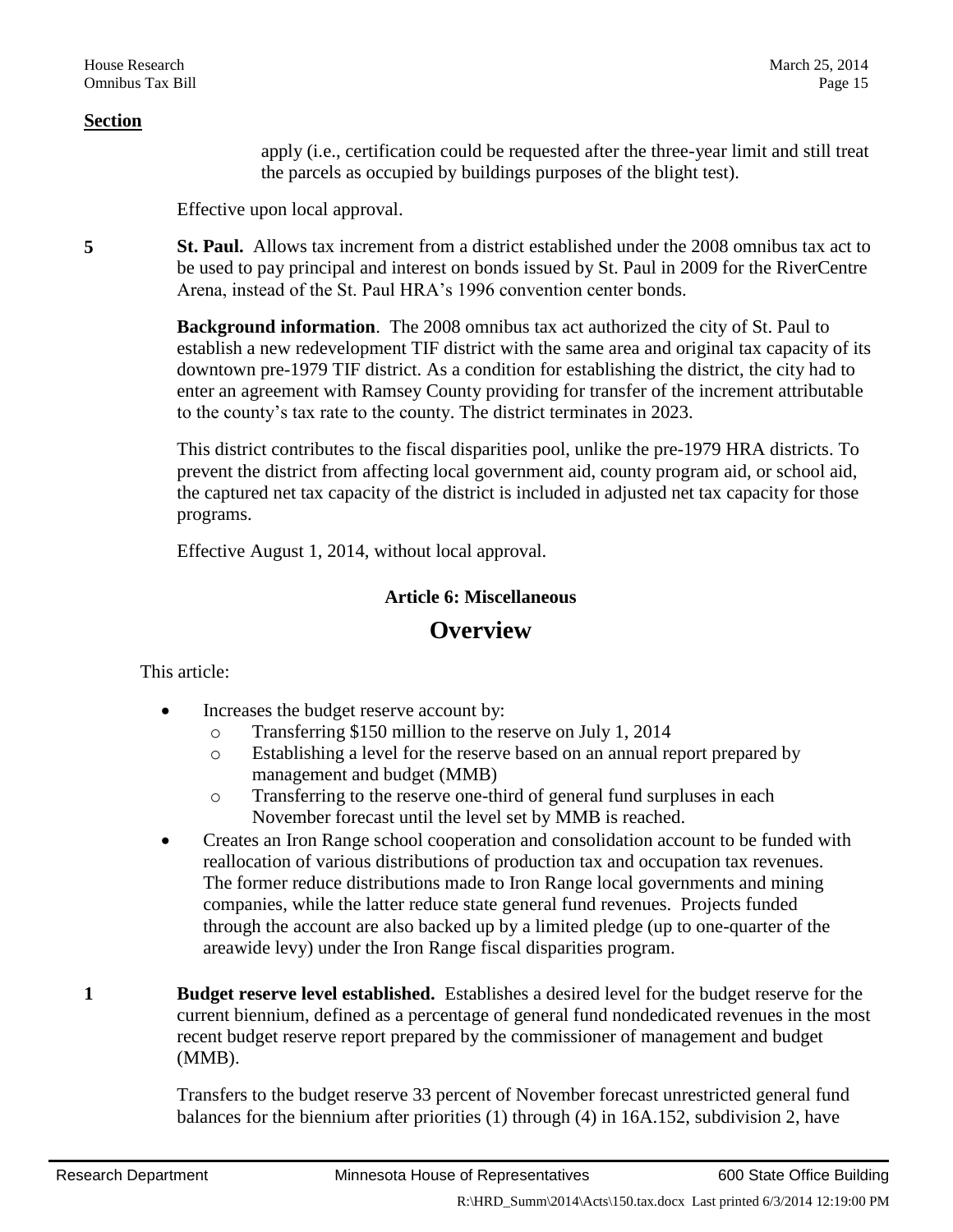been satisfied. The amount transferred is limited to the amount needed to meet the desired level for the budget reserve established in this section.

**2 Additional revenues; priorities.** Increases the amount for the budget reserve in the second priority for unrestricted general fund balances from the \$653 million in current law to \$810.992 million, which is the current level of the budget reserve plus the \$150 million transfer in section [16.](#page-17-0) Strikes priority (5), restoration of amounts previously transferred from the state airports fund, which has been satisfied.

> **Background.** This section designates uses for surpluses projected for the current biennium. Priorities in current law, all of which are currently satisfied, are:

- To the cash flow account, until it reaches \$350 million
- To the budget reserve account, until it reaches \$653 million
- $\triangleright$  To increase the school aid payment schedule to 90 percent, in increments of onetenth of 1 percent with any residual amount deposited in the budget reserve
- restore previous school aid reductions and reduce the property tax recognition shift accordingly
- restore the \$15 million transferred in 2008 from the state airports fund to the general fund
- **3 Report on budget reserve percentage.** Modifies the report requirement in current law to require the commissioner of MMB to report each January 15 on the percentage of the current biennium's nondedicated revenues recommended as a budget reserve. Authorizes the commissioner to develop and update a methodology for determining the adequacy of the budget reserve relative to the volatility of the state's tax mix. The report must also specify if changes to the percentage were due to changes in the state's tax structure, or to revised methodology.
- <span id="page-15-0"></span>**4 School fund allocation.** Defines "school fund allocation" for purposes of the Iron Range fiscal disparities program. This amount is used as the backup to pay for school construction projects when balances in the Iron Range school cooperation and consolidation account, established under section [13,](#page-16-0) are insufficient in a year to pay the debt on projects the account funds. The amount cannot exceed one-quarter of the areawide levy and the amount must be certified by Iron Range Resources and Rehabilitation Board (IRRRB).
- **5 Apportionment of levy; Iron Range FD program.** Provides that in a year in which the school fund allocation under section [4](#page-15-0) applies (i.e., there is a payment deficiency in the school fund), the allocation is deducted from the regular levy of municipalities. This means that these levies (by cities, towns, counties, schools, etc.) would be made up by imposing them on their regular local tax bases.
- **6 Areawide tax rate.** Provides that calculation of the Iron Range fiscal disparities tax rate includes the school allocation under section [4.](#page-15-0)
- **7 Certification of values.** Provides that calculation of the Iron Range fiscal disparities levies includes the school allocation under section [4.](#page-15-0)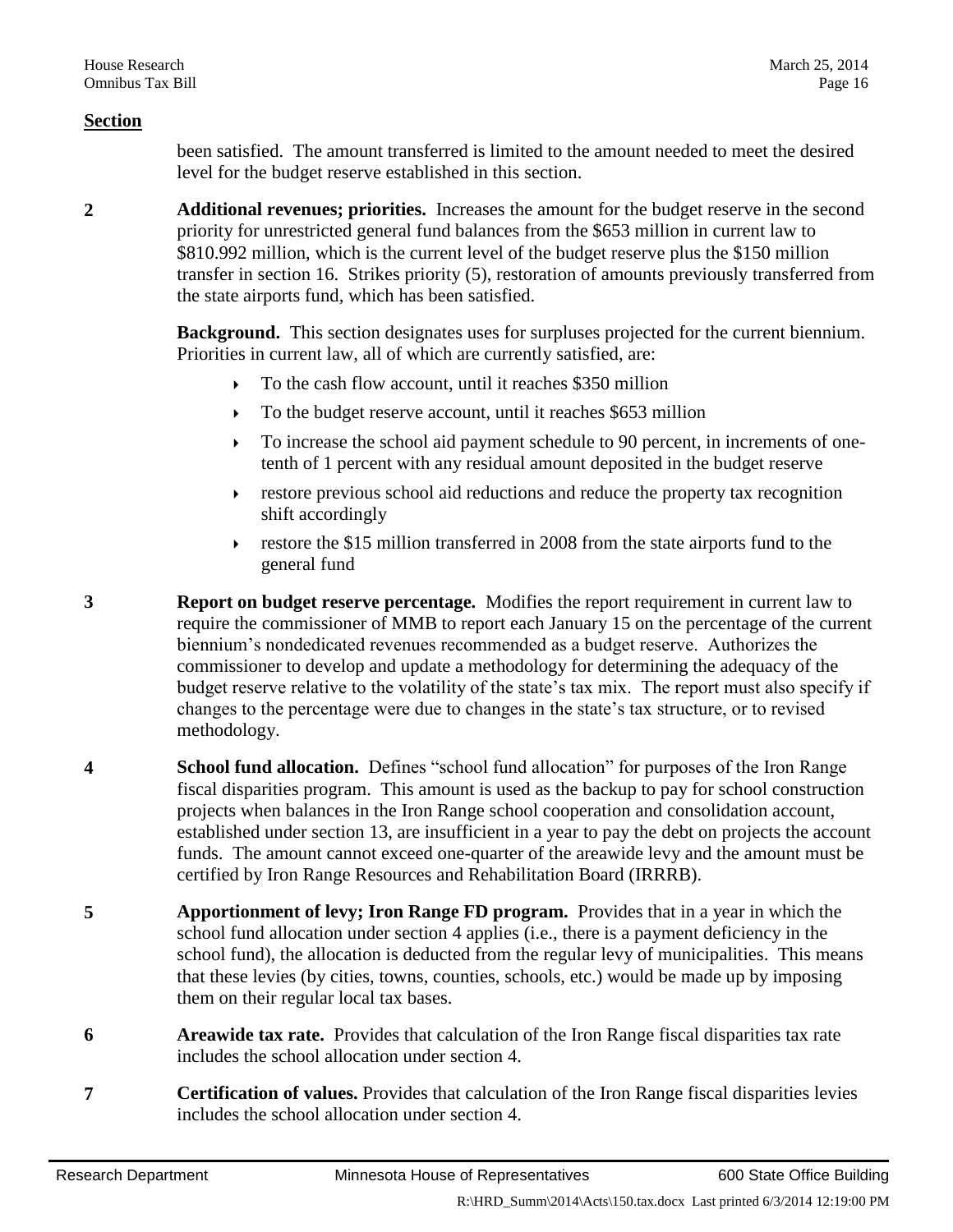- <span id="page-16-2"></span>**8 Occupation taxes.** Annually appropriates to the Iron Range school cooperation and consolidation account established under section [13](#page-16-0) from occupation tax revenues an amount equal to the amount of revenues that would be generated by a six cents per ton production tax rate. Since the residual amount of occupation tax revenues are deposited in the general fund, this diverts money from the general fund to the Iron Range school account.
- **9 Guaranteed distribution; taconite counties.** Reduces the guaranteed distribution of production tax revenues to taconite counties by five cents per taxable ton. This guarantee is based on 75 percent of the 1983 distribution. It tends to apply in years in which production is below average or for distributions based on mines that are no longer operating. This change ensures that counties receiving distributions based on mines that are no longer operating (Butler and LTV) will have their distributions reduced, similar to that experienced by those with operating mines as a result of section [11.](#page-16-1)
- **10 Taconite towns distribution.** Freezes the escalator that applies to the distribution of production tax revenues to taconite towns at the  $2014$  level for three years  $(2015 - 2017)$ .
- <span id="page-16-1"></span>**11 Taconite counties distribution.** Reduces the distribution to taconite counties by 5 cents per ton, starting with the 2015 distribution.
- **12 IRRRB distribution.** Freezes the escalator that applies the distribution of production tax revenues to the IRRRB at the 2014 level for three years (2015 – 2017).
- <span id="page-16-0"></span>**13 Iron Range school account.** Creates an Iron Range school cooperation and consolidation account and allocates the following sources of revenues to it:
	- 10 cents per ton from the production tax
	- revenues from the occupation as provided under section [8](#page-16-2)
	- two-thirds of the production tax revenues distributed in 2015-17 that are attributable to the annual indexing of the production tax rate

The account is be used, as authorized by the IRRRB, to fund school capital projects for Iron Range schools that were approved by the voters after December 7, 2009 and that are approved by the commissioner of education.

- **14 Taconite economic development fund (TEDF).** Reduces the production tax distribution to the TEDF by 5 cents per ton. The TEDF is used to provide investment credits to mines for approved capital improvements to their operations. The credit amount is based on the tonnage produced by each mine and was (before the change made by this section) 30.1 cents per ton.
- **15 Residual distribution.** Modifies the residual distribution of production tax revenues for the 2015 – 2017 distributions, so that two-thirds of the increase in revenues attributable to the indexing of the production tax rate for inflation will be allocated to the new school account established under section [13;](#page-16-0) the remainder of this amount will be allocated to the Douglas J. Johnson economic protection fund.